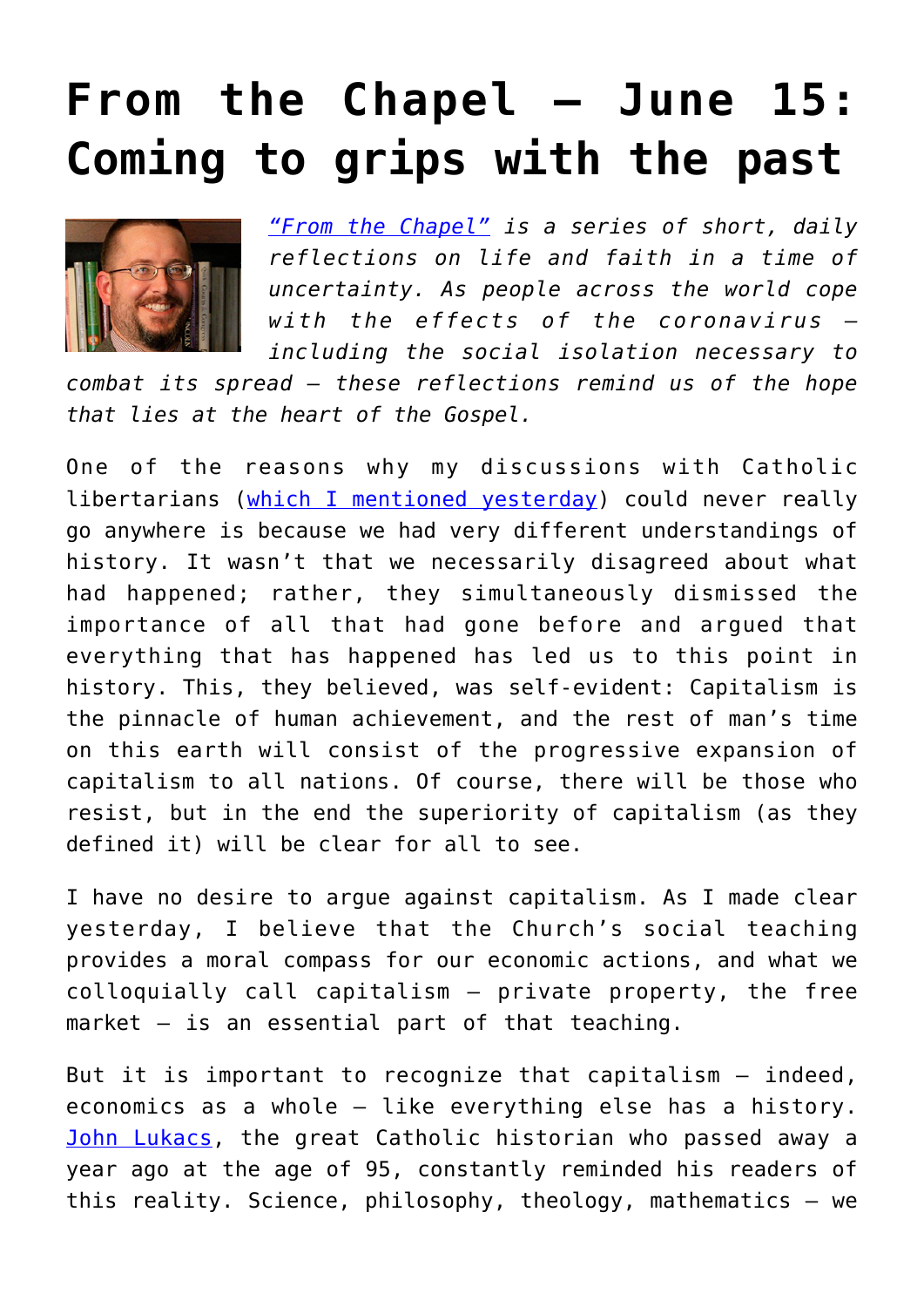tend to think of these bodies of knowledge as static at any given point in time. After all, two plus two has always equaled four, right? And yet there hasn't always been the concept of zero, and dinosaurs didn't always have feathers (and they didn't always die from a meteor impact), and the earth didn't always revolve around the sun, and there was a reason why charging interest was regarded for centuries by the Church as a grave sin.

There's a lot to be learned from examining not just the history of the natural world or the history of human civilization, but the history of what people thought they knew about the natural world and about human civilization. Lukacs' masterwork "Historical Consciousness" and José Ortega y Gasset's "Historical Reason" are both great places to start to understand how thinking historically allows us to rise above the present moment and examine our own preconceptions and prejudices. And Bill Bryson's "A Short History of Nearly Everything" does an admirable job of providing examples of how science (in particular) has changed over time, including in our very lifetime.

Understanding the history of economics can help us recognize the limits of economic "laws"; understanding the history of medicine and virology can help us understand why medical and scientific experts have struggled to come to grips with COVID-19; understanding the history of race as a concept, and the history of racial relations in the United States and the Western world generally, can help us grasp the enormity of the wound that must first be acknowledged before it can be bandaged, much less healed.

([As I wrote a few days ago\)](https://www.osvnews.com/2020/06/10/from-the-chapel-june-10-the-next-chapter/), every writer knows that the hardest words to write are always the next ones. So what do we do as we struggle to find the right words? We go back and read what we've already written.

We can't understand the present, much less write a better